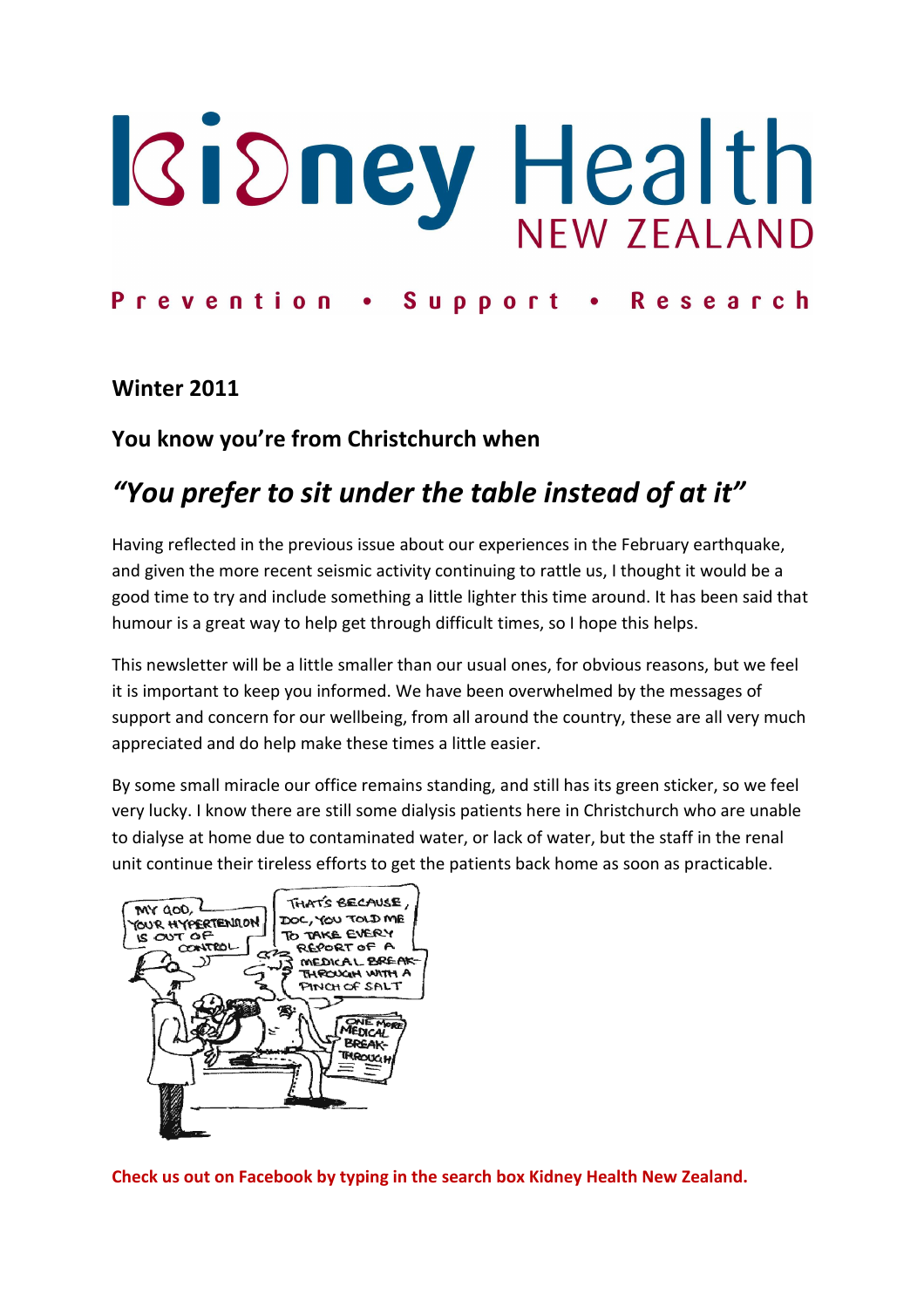#### Current activities



Staff from Whangarei Renal Unit check the mayor of Whangarei, Morris Cutforth's, blood pressure and blood sugar.

#### World Kidney Day and Kidney Health Week

Plans are already underway for World Kidney Day on March  $8<sup>th</sup>$  2012, the theme for this big event is transplantation and donation, and already we have people wanting to share their stories and help raise awareness, so watch this space. Feel free to contact me on 0800 KIDNEY (543639) if you would like to be involved in this national event.

#### Kidney Information Forums

The successful format we have developed over the past two years tp replace our annual conference will continue with forums in Wanganui, New Plymouth and Wellington. If your support group would like more information about these informal but educational forums please contact me. I will be in Auckland in July helping the occupational health nurse at Griffins to screen and provide education for staff about kidney disease. If you have a workplace or organisation that would like some education around kidney health contact me for further information, resources or to arrange a visit.

#### Ministry of Health Contract

The non clinical resource information we are working on for the Ministry of Health continues to progress, although due to a variety of circumstances we have had to move the completion date out, but watch this space for an update. The information resources for children and their parents are further ahead and we hope to have these available before the end of the year.

#### Free phone information line

The 0800 line seems to have been particularly busy recently with a variety of calls including people wanting information around donating a kidney, newly diagnosed kidney disease, low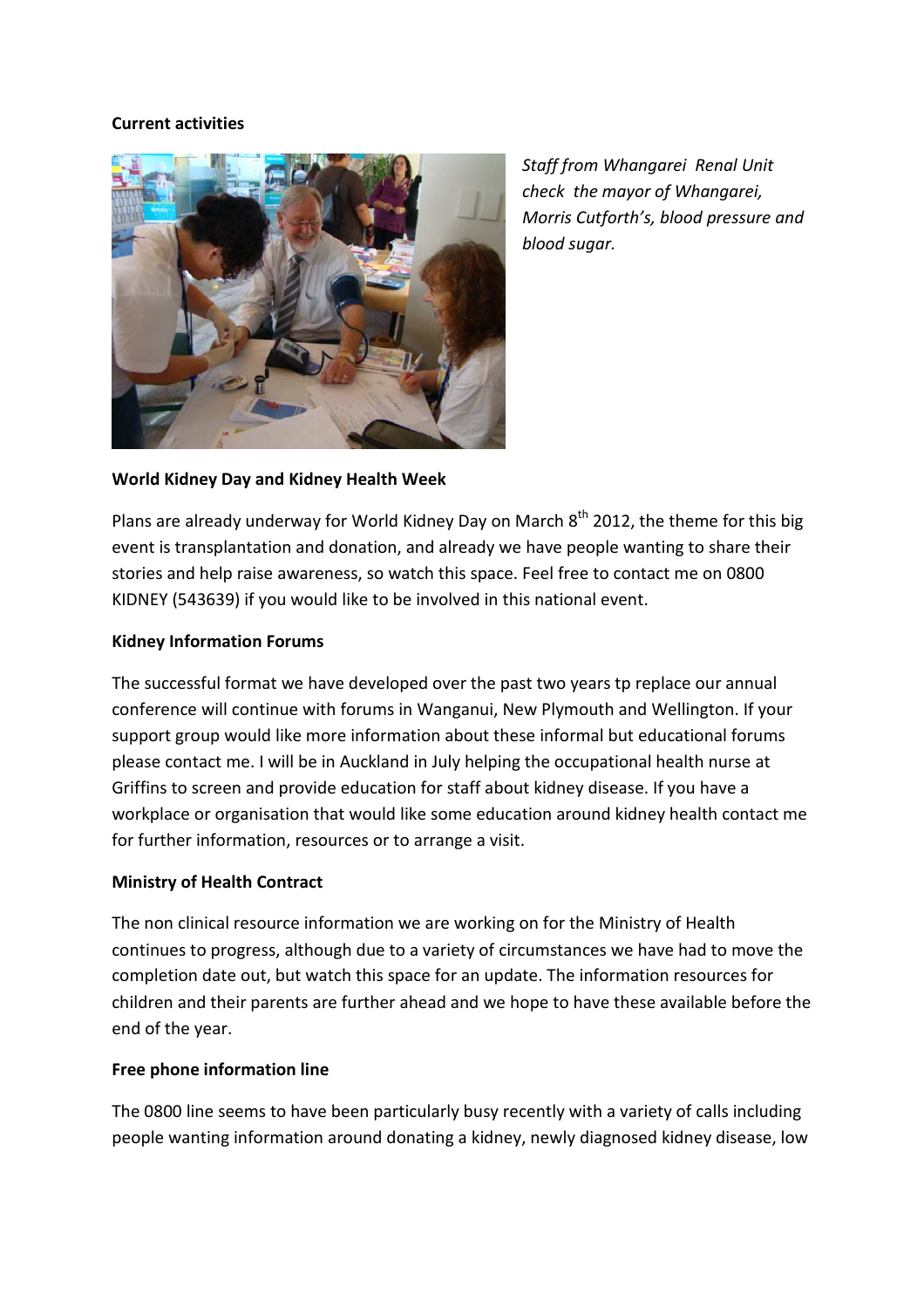salt diet for high blood pressure issues, travel for dialysis patients and students looking for information for school science projects around kidney disease.

#### On the Move

We are moving offices, earthquake dependent, just around the corner to larger premises which will also house Canterbury Medical Research Foundation, Christchurch Kidney Society and Kidney Health New Zealand. Our new address will be 230 Antigua St, Christchurch.

**Collaboration between Kidney Health New Zealand and Diabetes New Zealand recognized by an award at the recent meeting of the International Federation of Kidney Foundation (IFKF).** 



The poster entitled Kidney Health New Zealand and Diabetes New Zealand working together: Cooperation brings strength won the best poster prize for Kidney Foundation Activities at the12th IFKF International Meeting in Vancouver in early April. Our medical director Professor Kelvin Lynn is seen here explaining the poster

Recognition that both organisations have much in common and would have more impact working together has led to an agreement to work together in the area of diabetes and kidney disease. Working together has improved our ability to achieve our organisations' goals. Further information regarding the work of Diabetes New Zealand can be found at www.diabetes.org.nz

#### John Velvin Charitable Trust

This Trust has been formed by family and friends of the late John Velvin who suffered from long term chronic kidney disease. It is established to provide support to persons living with chronic kidney disease.

Purpose: To provide financial and personal support to individuals living with chronic kidney failure. Specifically the Trustees will provide support to those who they believe John Velvin would have most wanted to share his experience and advice, providing the individuals with opportunity and reassurance they otherwise would not have access to.

Funding support would typically enable recipients to continue with education, have access to appropriate renal advice, maintain contact with family and friends etc.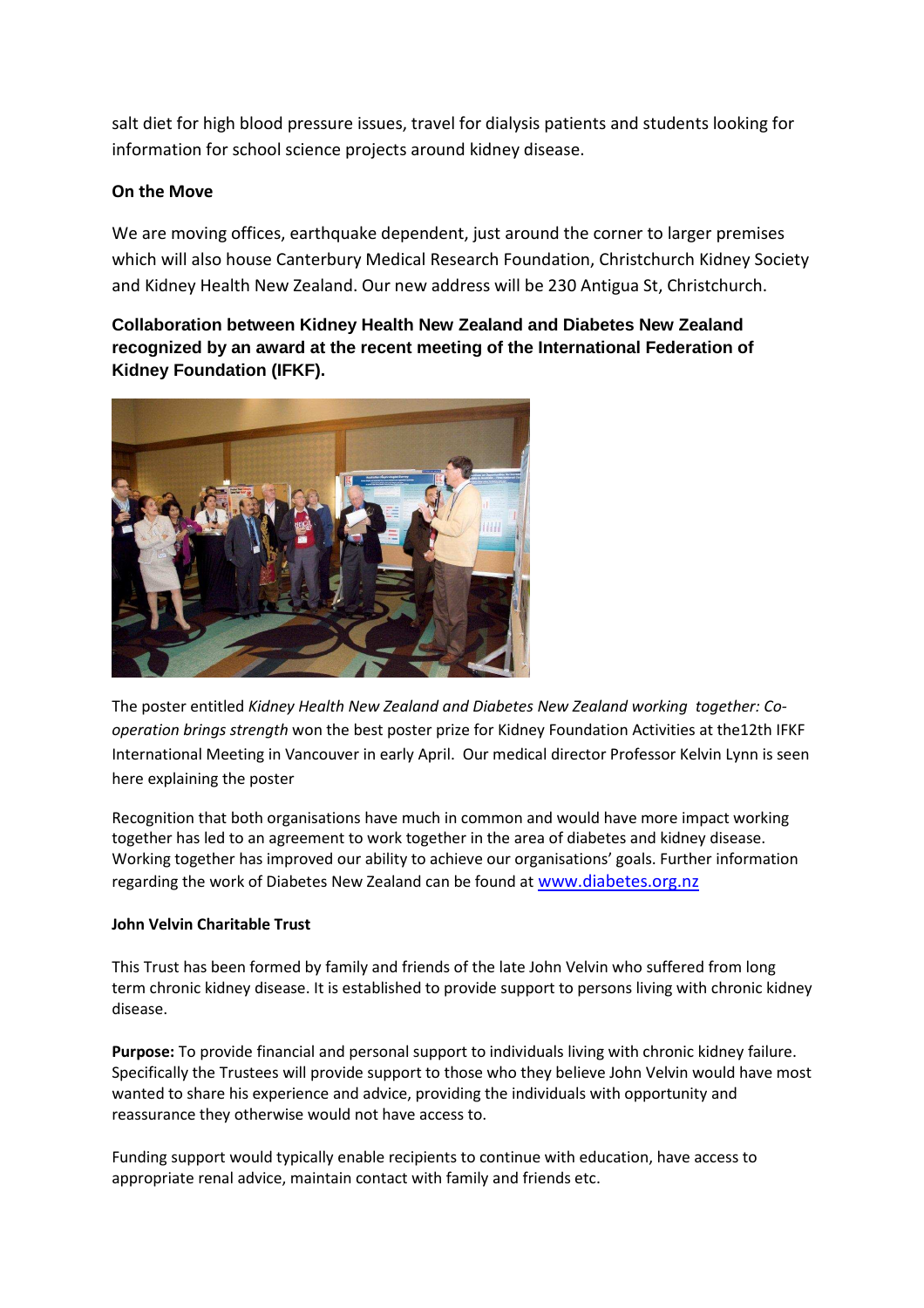However the Trust's intentions are to provide personal support beyond money. This additional support would be in the form of access to many of our networks including professional colleagues, career development, counselling and the like.

As the Trust beneficiaries increase in number the Trustees will also seek opportunity for beneficiaries to support each other, both through sharing experiences in sessions where they get together and just being available for each other. Thus the purposes are not limited to providing money.

All renal parties contacted are supportive of the purpose of the Trust. Kidney Health NZ has provided a letter of endorsement.

The Trustees have raised sufficient money from family and friends to begin the process of inviting potential beneficiaries to apply for support from the Trust. Trustees will look for other opportunities to access money from parties associated with beneficiary applicants and from other interested sources.

For further information about this trust you can visit our website http://www.kidneys.co.nz/John-Velvin-Trust/ or contact Trustee, David Irvine on 021 987 821 or Kidney Health New Zealand on 0800 543639

#### **Obituary**

#### Dr Peter J Little MB ChB, FRACP, FRCP 15/11/1930 to 19/5/2011

Peter Little, the founder of the Christchurch renal unit and a pioneer of home dialysis in New Zealand, died recently.

Peter Little was born and educated in Hawke's Bay and trained in medicine at the University of Otago. He met Professor Hugh de Wardener while working as a locum at Fulham Hospital, London and decided to become a nephrologist at a time when the subspecialty was just emerging following the establishment of the feasibility of long term dialysis.

In 1966 Dr Little was appointed as Canterbury's first nephrologist to set up a renal unit at Christchurch Hospital. He was Head of the Nephrology Department from 1976 to 1979. The principles of treatment for people with kidney disease that he established still influence the treatment of people with kidney failure today.

The first kidney patient started dialysis in Christchurch in 1969 and the first kidney transplant was done in 1972. His colleagues elected him as the President of the Australasian Society of Nephrology from 1976 to 1978.

Peter Little will be remembered as quite a character. Having a great intellect and being a clear analytical thinker, he did not always get on with the establishment but he was held in high esteem by patients and doctors in training and was always one to support the underdog. His flamboyant dress and trademark bowtie were as well known at Addington Raceway as at Christchurch Hospital.